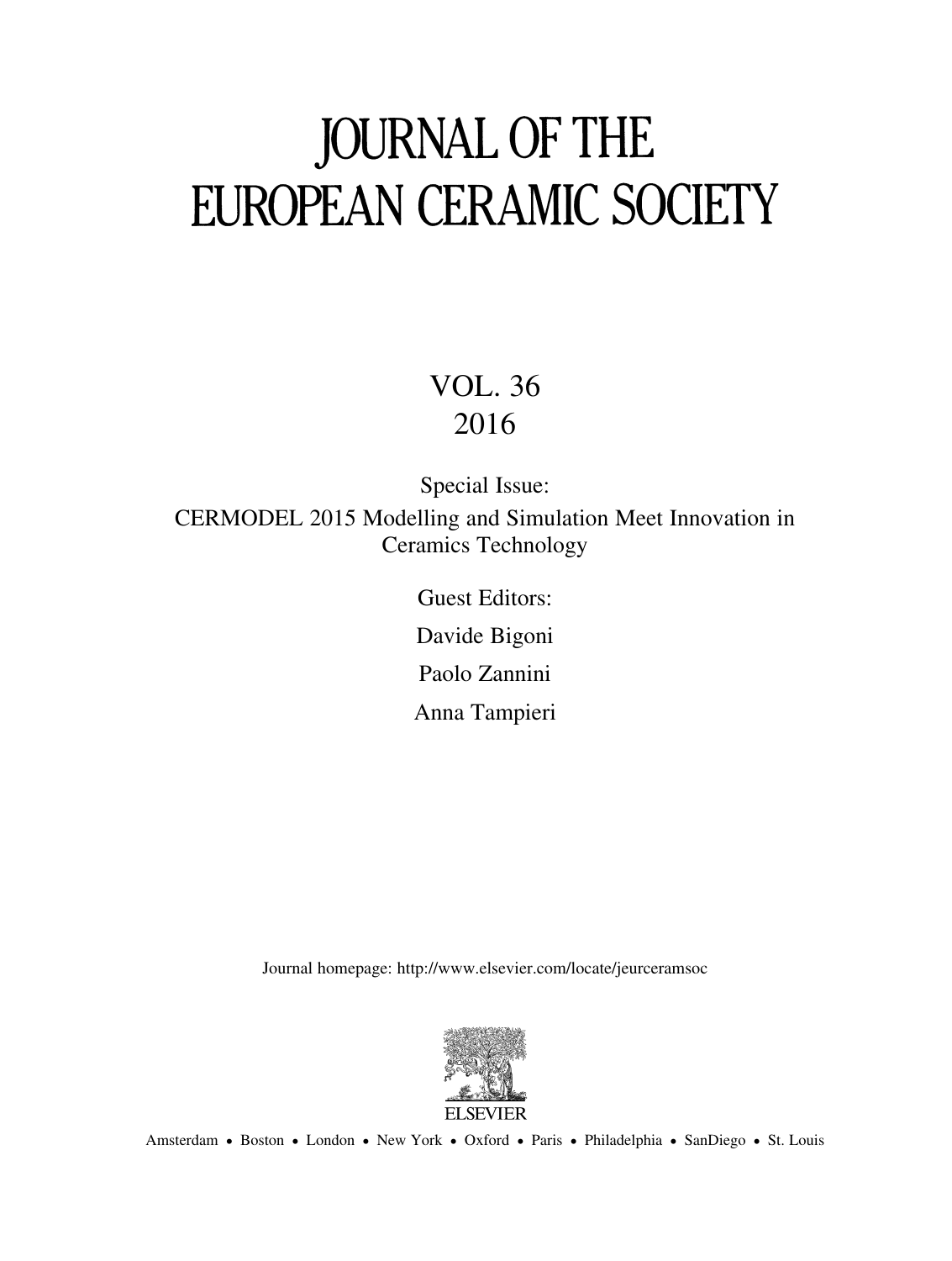#### **For a full and complete Guide for Authors, please go to: http://www.elsevier.com/locate/jeurceramsoc**

#### **SUBSCRIPTIONS**

**Publication information:** *Journal of the European Ceramic Society* (ISSN 0955-2219). For 2016, volume 36 (16 issues) is scheduled for publication. Subscription prices are available upon request from the Publisher or from the Elsevier Customer Service Department nearest you or from this journal's website (http://www.elsevier.com/locate/jeurceramsoc). Further information is available on this journal and other Elsevier products through Elsevier's website (http://www.elsevier.com). Subscriptions are accepted on a prepaid basis only and are entered on a calendar year basis. Issues are sent by standard mail (surface within Europe, air delivery outside Europe). Priority rates are available upon request. Claims for missing issues should be made within six months of the date of dispatch.

**Author inquiries:** You can track your submitted article at http://www.elsevier.com/track-submission. You can track your accepted article at http://www.elsevier.com/trackarticle. You are also welcome to contact Customer Support via http://support.elsevier.com

**Orders, claims, and journal inquiries:** please contact the Elsevier Customer Service Department nearest you:

**St. Louis:** Elsevier Customer Service Department, 3251 Riverport Lane, Maryland Heights, MO 63043, USA; phone: (877) 8397126 [toll free within the USA]; (+1) (314) 4478878 [outside the USA]; fax: (+1) (314) 4478077; e-mail: JournalCustomerService-usa@elsevier.com

**Oxford:** Elsevier Customer Service Department, The Boulevard, Langford Lane, Kidlington, Oxford OX5 1GB, UK; phone: (+44) (1865) 843434; fax: (+44) (1865) 843970; e-mail: JournalsCustomerServiceEMEA@elsevier.com

**Tokyo:** Elsevier Customer Service Department, 4F Higashi-Azabu, 1-Chome Bldg, 1-9-15 Higashi-Azabu, Minato-ku, Tokyo 106-0044, Japan; phone: (+81) (3) 5561 5037; fax: (+81) (3) 5561 5047; e-mail: JournalsCustomerServiceJapan@elsevier.com

**Singapore:** Elsevier Customer Service Department, 3 Killiney Road, #08-01 Winsland House I, Singapore 239519; phone: (+65) 63490222; fax: (+65) 67331510; e-mail: JournalsCustomerServiceAPAC@elsevier.com

#### **Advertising information**

If you are interested in advertising or other commercial opportunities please e-mail Commercialsales@elsevier.com and your inquiry will be passed to the correct person who will respond to you within 48 hours.

#### **Illustration services**

Elsevier's WebShop (http://webshop.elsevier.com/illustrationservices) offers Illustration Services to authors preparing to submit a manuscript but concerned about the quality of the images accompanying their article. Elsevier's expert illustrators can produce scientific, technical and medical-style images, as well as a full range of charts, tables and graphs. Image 'polishing' is also available, where our illustrators take your image(s) and improve them to a professional standard. Please visit the website to find out more.

#### © 2016 Elsevier Ltd.

This journal and the individual contributions contained in it are protected under copyright by Elsevier Ltd., and the following terms and conditions apply to their use in addition to the terms of any Creative Commons or other user license that has been applied by the publisher to an individual article:

#### **Photocopying**

Single photocopies of single articles may be made for personal use as allowed by national copyright laws. Permission of the Publisher and payment of a fee is required for all other photocopying, including multiple or systematic copying, copying for advertising or promotional purposes, resale, and all forms of document delivery. Special rates are available for educational institutions that wish to make photocopies for non-profi t educational classroom use.

For information on how to seek permission visit www.elsevier.com/permissions or call: (+44) 1865 843830 (UK) / (+1) 215 239 3804 (USA).

#### **Derivative Works**

Subscribers may reproduce tables of contents or prepare lists of articles including abstracts for internal circulation within their institutions. Permission of the Publisher is required for resale or distribution outside the institution. Permission of the Publisher is required for all other derivative works, including compilations and translations (please consult www.elsevier.com/permissions).

#### **Electronic Storage or Usage**

Permission of the Publisher is required to store or use electronically any material contained in this journal, including any article or part of an article (please consult www.elsevier.com/permissions).

Except as outlined above, no part of this publication may be reproduced, stored in a retrieval system or transmitted in any form or by any means, electronic, mechanical, photocopying, recording or otherwise, without prior written permission of the Publisher.

#### **Notice**

No responsibility is assumed by the Publisher for any injury and/or damage to persons or property as a matter of products liability, negligence or otherwise, or from any use or operation of any methods, products, instructions or ideas contained in the material herein. Because of rapid advances in the medical sciences, in particular, independent verification of diagnoses and drug dosages should be made.

Although all advertising material is expected to conform to ethical (medical) standards, inclusion in this publication does not constitute a guarantee or endorsement of the quality or value of such product or of the claims made of it by its manufacturer.

The paper used in this publication meets the requirements of ANSI/NISO Z39.48-1992 (Permanence of Paper). Printed by Henry Ling Ltd, The Dorset Press, Dorchester, UK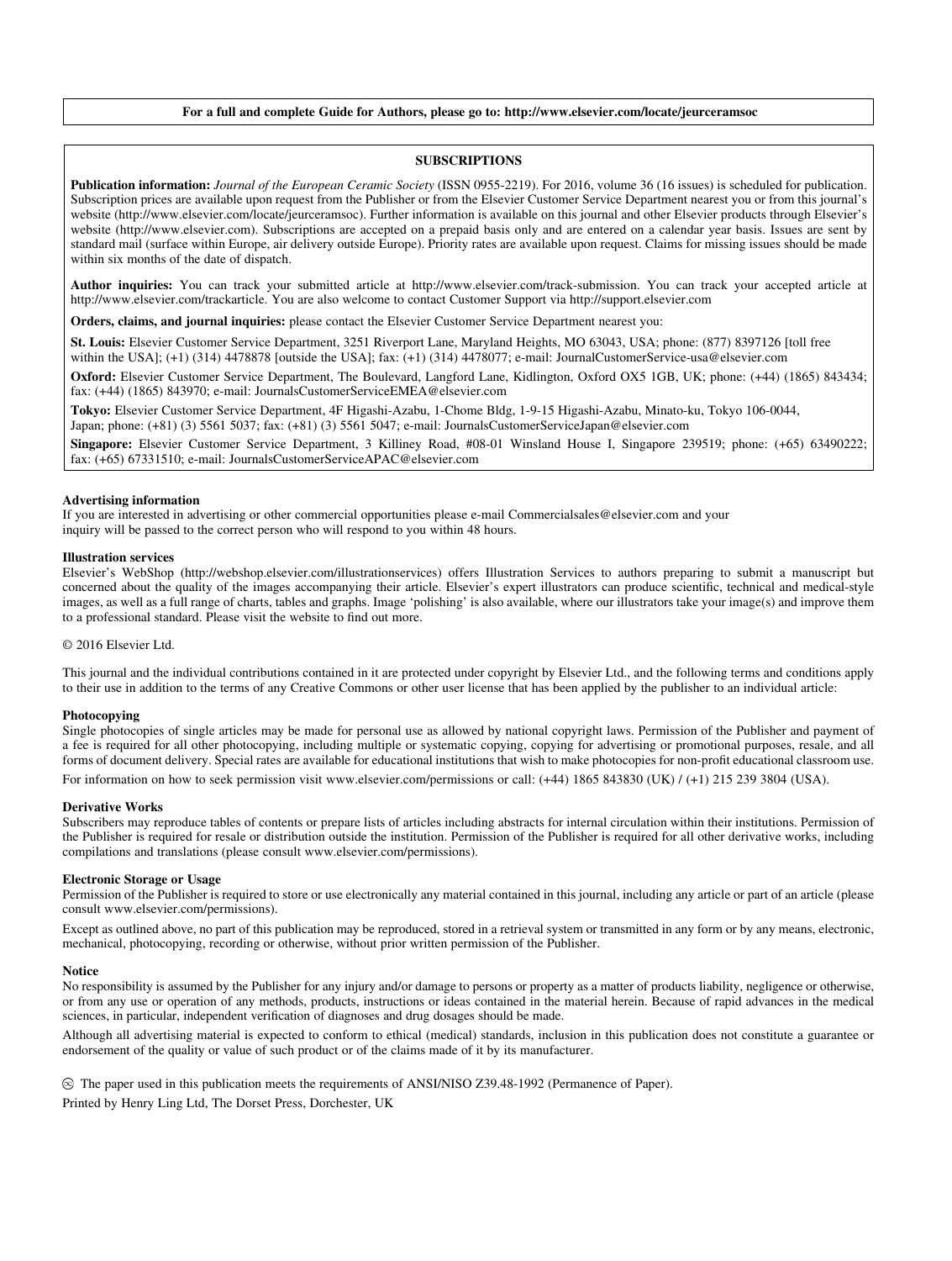

Available online at www.sciencedirect.com





Journal of the European Ceramic Society 36 (2016) iii–iv

www.elsevier.com/locate/jeurceramsoc

### Contents

| A. TAMPIERI, D. BIGONI & P. ZANNINI (Italy)                                                                                |      | 2157 Cermodel 2015: Modelling and Simulation Meet Innovation in<br>Ceramics Technology, July 1-3, 2015, Trento, Italy                                            |
|----------------------------------------------------------------------------------------------------------------------------|------|------------------------------------------------------------------------------------------------------------------------------------------------------------------|
| L.P. ARGANI, D. MISSERONI,<br>A. PICCOLROAZ, Z. VINCO,<br>D. CAPUANI & D. BIGONI (Italy)                                   |      | 2159 Plastically-driven variation of elastic stiffness in green<br>bodies during powder compaction: Part I. Experiments and<br>elastoplastic coupling            |
| L.P. ARGANI, D. MISSERONI,<br>A. PICCOLROAZ, D. CAPUANI<br>& D. BIGONI (Italy)                                             | 2169 | Plastically-driven variation of elastic stiffness in green<br>bodies during powder compaction. Part II: Micromechanical<br>modelling                             |
| F. BAINO, S. CADDEO, G. NOVAJRA<br>& C. VITALE-BROVARONE (Italy)                                                           |      | 2175 Using porous bioceramic scaffolds to model healthy and<br>osteoporotic bone                                                                                 |
| G. CARTA (UK), L. CABRAS<br>& M. BRUN (Italy)                                                                              | 2183 | Continuous and discrete microstructured materials with null<br>Poisson's ratio                                                                                   |
| A. GAJO & F. CECINATO (Italy)                                                                                              | 2193 | Thermo-mechanical modelling of rock-like materials at very<br>high temperature: Application to ceramic refractories                                              |
| M. BROSEGHINI, L. GELISIO, M. D'INCAU,<br>C.L. AZANZA RICARDO (Italy), N.M. PUGNO<br>(Italy, UK) & P. SCARDI (Italy)       | 2205 | Modeling of the planetary ball-milling process: The case study<br>of ceramic powders                                                                             |
| M. ABDULMUNEM, A. DABBAGH, S. NADERI,<br>M.T. ZADEH, N.F. ABDUL HALIM, S. KHAN,<br>H. ABDULLAH & N.H. ABU KASIM (Malaysia) | 2213 | Evaluation of the effect of dental cements on fracture<br>resistance and fracture mode of teeth restored with various<br>dental posts: A finite element analysis |
| A. MADASCHI & A. GAJO (Italy)                                                                                              | 2223 | A two-yield surfaces, viscoplastic constitutive model for<br>ceramics and geomaterials                                                                           |
| R. CANO-CRESPO, B.M. MOSHTAGHIOUN,<br>D.G. GARCÍA, A.D. RODRÍGUEZ (Spain),<br>C. RETAMAL & M. LAGOS (Chile)                | 2235 | Mechanical instability of stressed grain boundaries during<br>plastic deformation of zirconium carbide                                                           |
| N. GORBUSHIN & G. MISHURIS (UK)                                                                                            | 2241 | Dynamic crack propagation along the interface with non-local<br>interactions                                                                                     |
| R. BESLER, M.R. DA SILVA, M. DOSTA,<br>S. HEINRICH & R. JANSSEN (Germany)                                                  | 2245 | Discrete element simulation of metal ceramic composite<br>materials with varying metal content                                                                   |
| L. WANG, K.J. LOH (USA), L. BRELY,<br>F. BOSIA (Italy) & N.M. PUGNO (Italy, UK)                                            | 2255 | An experimental and numerical study on the mechanical<br>properties of carbon nanotube-latex thin films                                                          |
| C. MARUCCIO, P. BENE, A. GERARDI<br>& D. BARDARO (Italy)                                                                   | 2263 | Integration of CAD, CAE and CAM procedures for ceramic<br>components undergoing sintering                                                                        |
| D. MISSERONI (Italy)                                                                                                       |      | 2277 Experiments on fracture trajectories in ceramic samples with<br>voids                                                                                       |
| D. ANDREEVA (UK, Italy), W. MISZURIS<br>(UK, Poland) & A. ZAGNETKO (UK)                                                    | 2283 | Transmission conditions for thin curvilinear close to circular<br>heat-resistant interphases in composite ceramics                                               |
| M. FACCHINETTI (Italy) & W. MISZURIS<br>(UK)                                                                               | 2295 | Analysis of the maximum friction condition for green body<br>forming in an ANSYS environment                                                                     |
| V. BORIOLO (Italy), A. MOVCHAN<br>& N. MOVCHAN (UK)                                                                        | 2303 | "Caging" and resonant trapping for flexural waves in<br>constrained elastic plates                                                                               |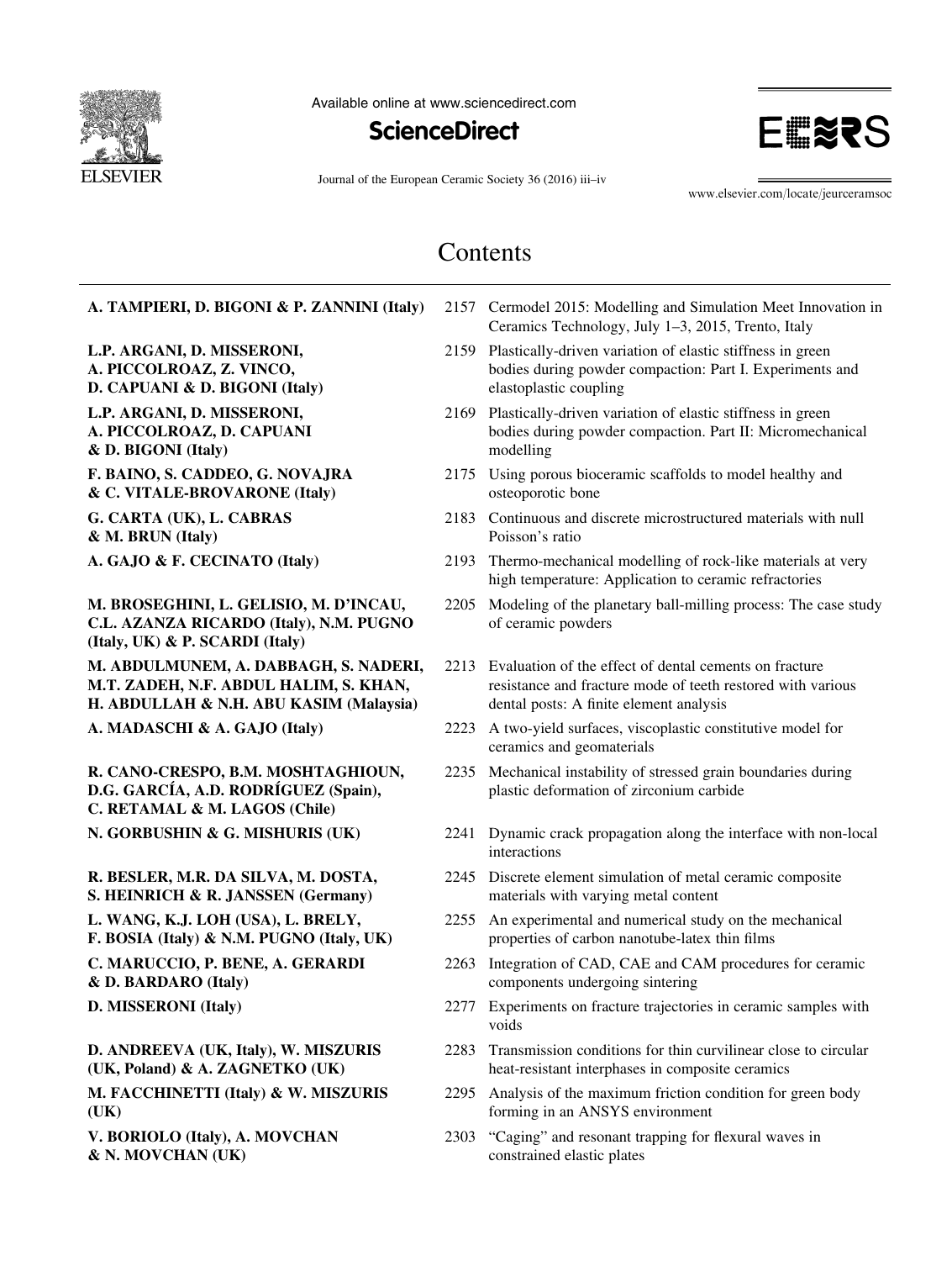**T. UHLÍŘOVÁ, W. PABST, E. GREGOROVÁ (Czech Republic) & J. HOSTAŠA (Italy)**

**T.K. PAPATHANASIOU, F. DAL CORSO & A. PICCOLROAZ (Italy)**

- **M. PETTINÀ, R.W. HARRISON, L.J. VANDEPERRE, F.R. BIGLARI, P. BROWN, W.E. LEE & K. NIKBIN (UK)**
- **M. PENASA (Italy), L. ARGANI (UK), D. MISSERONI, F. DAL CORSO, M. COVA & A. PICCOLROAZ (Italy)**

**S. GHIO, G. PATERNOSTER, R. BARTALI, P. BELLUTI, M. BOSCARDIN (Italy) & N.M. PUGNO (Italy, UK)**

**J. REINOSO (Spain, Italy), M. PAGGI (Italy) & P. AREIAS (Portugal)**

**M. DAPPORTO, S. SPRIO, C. FABBI, E. FIGALLO & A. TAMPIERI (Italy)**

**A. VELLENDER, L. PRYCE & A. ZAGNETKO (UK)**

**M. SHAHGHOLI (Italy), S. OLIVIERO (UK), F. BAINO, C. VITALE-BROVARONE, D. GASTALDI & P. VENA (Italy)**

#### iv *Contents*

- **X.W. LEI & A. NAKATANI (Japan)** 2311 Analysis of kink deformation and delamination behavior in layered ceramics
	- 2319 Stereology of dense polycrystalline materials—from interface density and mean curvature integral density to Rayleigh distributions of grain sizes
	- 2329 Thermo-mechanical response FEM simulation of ceramic refractories undergoing severe temperature variations
	- 2341 Diffusion-based and creep continuum damage modelling of crack formation during high temperature oxidation of ZrN ceramics
	- 2351 Computational modelling and experimental validation of industrial forming processes by cold pressing of aluminum silicate powder
	- 2363 Fast and large area fabrication of hierarchical bioinspired superhydrophobic silicon surfaces
	- 2371 A finite element framework for the interplay between delamination and buckling of rubber-like bi-material systems and stretchable electronics
	- 2383 A novel route for the synthesis of macroporous bioceramics for bone regeneration
	- 2389 Integral identities for fracture along imperfectly joined anisotropic ceramic bimaterials
	- 2403 Mechanical characterization of glass-ceramic scaffolds at multiple characteristic lengths through nanoindentation
- **G. VITUCCI & G. MISHURIS (UK)** 2411 Analysis of residual stresses in thermoelastic multilayer cylinders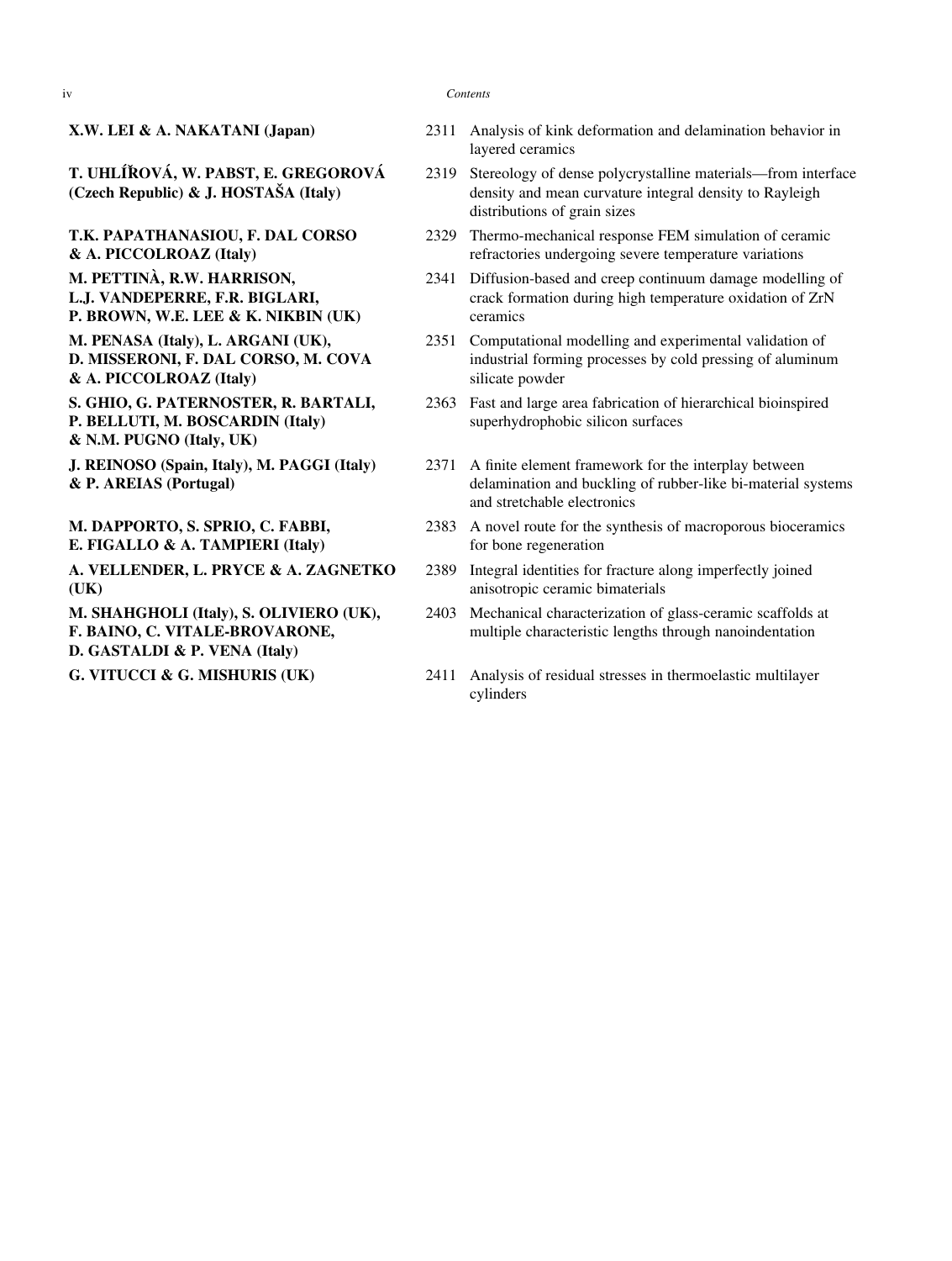### **Sponsorship**

The Organizing Committee thanks the following organizations for their generous sponsorship of this workshop:



J.